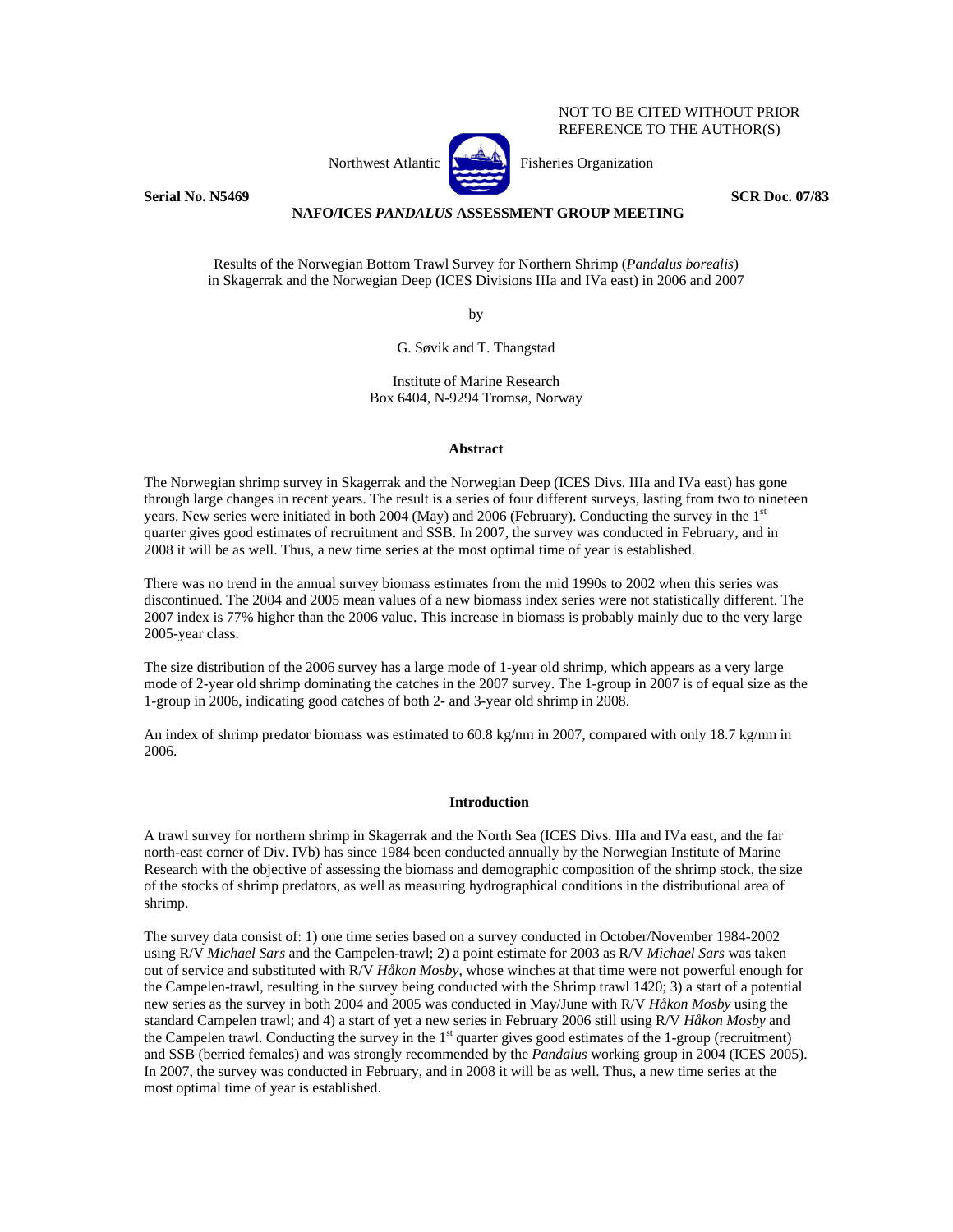This paper presents the results of the 2006 and 2007 surveys.

### **Material and Methods**

### *Survey design*

The design of the new time series (2004-2005 and 2006- ) is similar to the old one (1984-2002) (ICES 2005).

The survey area covers depths of approximately 100 to 550 m in ICES Div. IIIa and IVa east. A couple of stations are located in the far north-east corner of Div. IVb. The survey is stratified by four depth zones (100-200 m, 200-300 m, 300-500 m, and >500 m), and area (Table 1, Fig. 1). In 2007 the strata division has been revised. The depth contours have been updated using GIS and the bathymetric database GEBCO, and the strata areas have been updated accordingly. The strata 1-4 have been extended north to 60º N in order to incorporate the two northernmost stations in the strata system, and the deep water area in the middle of Skagerrak (>500 m) has been included as a  $17<sup>th</sup>$  stratum as 4 trawl stations are located in this area. Thus, the new survey area is divided into  $17$ strata covering 16 789 nm² (Table 1, Figs. 1, 2).

The survey has a fixed station design with 100 stations distributed over the survey area (Fig. 1). The deepest and shallowest stations have depths of respectively 540 and 111 m. Ideally, all 100 stations should be trawled every year, giving a coverage of one haul per 168 nm<sup>2</sup>. However, this rarely happens due to time constraints. The stations will be revised before the 2008 survey, aiming to obtain a more equal coverage of the different strata, possibly by both deleting old stations and adding new ones.

The survey data are analysed using a programme written in SAS-code (SAS statistical software). Changes were made in the programme in 2007 due to detection of errors in how the programme allocated stations to strata. The revised programme imports a table with stations allocated to strata by GIS, substituting the old SAS-routine that previously performed this task. Data from the 2006 survey has thus been reanalysed this year.

In 2006 the survey was carried out 2-15 February, and in 2007, 7-22 February. The trawl used is a Campelen 1800/35 bottom trawl with rockhopper gear. In 2006 the rigging was changed with more float added in order to reduce the number of "mud hauls". This worked out very well, and the new rigging was kept in 2007. Mesh size in the cod end is 22 mm with a 6 mm lining net. Strapping has previously not been used, but in 2007 it was tried out in the first haul. The remaining hauls were without strapping, however, the door spread was still quite stable with a mean of  $52.42 \text{ m}$  (SD = 1.67 m). Thus, a fixed trawl geometry was assumed. Tow duration was 1 hour until 1989 when it was reduced to 0.5 hour. Tow speed is roughly 3 knots. In 2007 the average tow speed was 3.01 knots  $(SD = 0.19)$ . No compensation for diurnal vertical migration is made.

In all surveys CTD casts have been made at each station, but previously the data have not been analysed. To avoid damages on the equipment, the CTD is not lowered further than 10 m above the bottom. For the 2008 survey, a temperature sensor will be attached to the trawl itself in order to measure the temperature at the bottom proper.

#### *Calibration experiment*

Data exist from a small shrimp survey (16 fixed stations) conducted in March 1988-2003 using R/V *G. M. Dannevig* and the Shrimp trawl 1420. During the 2007 survey parallel hauls by R/V *Håkon Mosby* (trawling with Campelen 1800) and R/V *G. M. Dannevig* (trawling with the Shrimp trawl 1420) were carried out on two stations. This trawl calibration enables comparison between the new survey series (2006- ) and the old, smaller survey with regards to recruitment and SSB.

These data have not been analysed for this assessment.

# *Stock size index*

The swept area was estimated by applying a wingspread of 11.7 m to tow length. Tow length was time towed multiplied by an average towing speed of 3 knots. The swept area is thus  $0.019 \text{ nm}^2/\text{hour}$ .

The catch in each tow divided by the swept area represents a sample of shrimp density in a stratum. From these samples the mean and standard error of the density in each stratum was calculated and multiplied by the area of the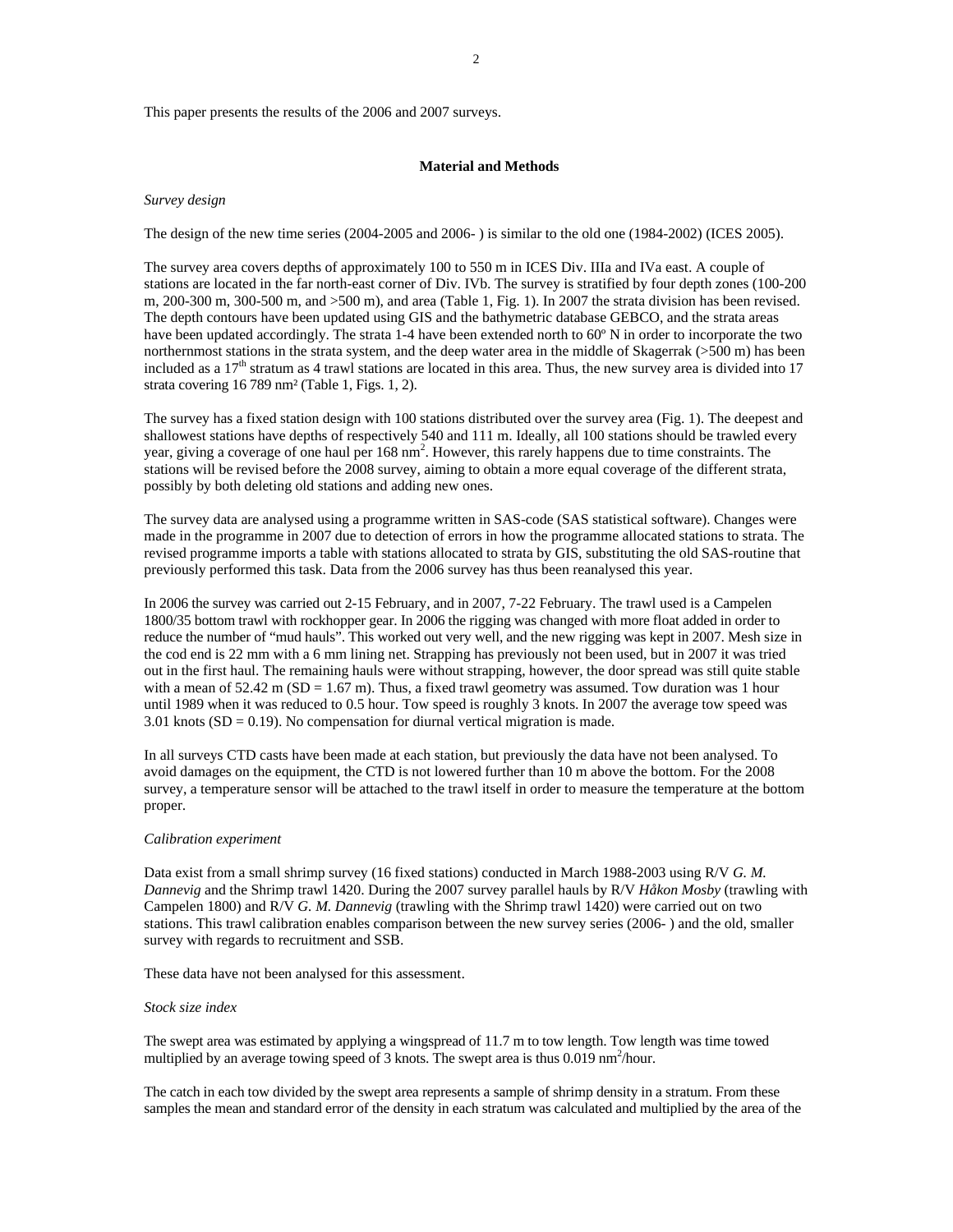stratum to give an estimate of stratum biomass and abundance. The biomass and abundance for the 17 strata were summed to give the overall values for the survey area.

A biomass index of shrimp predators was calculated as average catch/nm over all hauls of 22 fish species or species' groupings.

#### *Biological samples*

Samples of 250-300 shrimp specimens are taken from each trawl haul, sorted by sexual characteristics, and measured to the nearest mm below (carapace length (CL)). The length frequency distribution of the samples was weighted by stratum area to obtain estimates of the overall distribution, as well as distribution per area (Skagerrak and the Norwegian Deep). Length frequency distributions were partitioned into age groups by modal analysis using the method of Bhattacharya (1967) (software: FISAT).

#### **Results**

### *Area coverage*

Three out of the 16 days of the 2007 survey were reserved for hydrographical investigations. Due to weather and time constraints, only 66 out of the 100 fixed stations were covered (Fig. 3). There were two invalid tows, one tow was used for testing strapping, and two stations were towed several times as part of the calibration, thus only 60 tows were available for analysis. This is still an improvement from the 2006 survey, where only 43 tows were available for analysis.

# *Temperature and salinity*

In 2007 the average temperature (10 m above the bottom) on the Norwegian Deep trawl stations was 7.9 ºC (SD: 0.5), and in Skagerrak 7.3 ºC (SD: 0.8) (Fig. 4). The salinity was 35.20 ‰ (SD: 0.07) and 35.17 ‰ (SD: 0.07) in the Norwegian Deep and Skagerrak respectively.

# *Biomass indices*

The biomass index increased from the late 1980s to the early 1990s, remained at a stable level until the mid 1990s where after it started fluctuating at a slightly higher level (Table 2, Fig. 5). This series was discontinued in 2002. The very low 2003 biomass index could have resulted from the use of the Shrimp trawl 1420, which has mesh size in the cod end of 36 mm, and no lining. However, the trawl opening is taller compared with the Campelen trawl. The 2005 mean value is lower than that of 2004, but not statistically different. The 2007 index is 77% higher than the 2006 value, but is heavily influenced by the very high mean biomass in stratum 16 (Table 2), which could explain some of the difference. However, even if data from stratum 16 are removed, the 2007 index is still 34% higher than the 2006 index (24 500 vs. 18 254 t (tons)).

In both 2006 and 2007 shrimp catches per nm were higher in Skagerrak (Div. IIIa) compared with the Norwegian Deep (Div. IVa east) (Fig. 6). This is also shown by a higher biomass index in Skagerrak than in the Norwegian Deep, both in 2006 (10 890 vs. 9 805 t) and in 2007 (26 080 vs. 10 650 t). The survey results are supported by trends in the LPUE from the fishery (Søvik and Thangstad 2007), where the area specific LPUE is much higher in Skagerrak than in the Norwegian Deep both in 2006 and in 2007, and where the LPUE in both areas increases from 2006 to 2007.

#### *Size, age and sex distribution*

In Skagerrak, the size distribution of the 2006 survey shows a large mode (12.1 mm CL) of 1-year old shrimp (Table 3, Fig. 7a), which appears as a very large mode of 2-year old shrimp (16.5 mm CL) dominating the catches in the 2007 survey. The 1-group in 2007 is of equal size as the 1-group in 2006, indicating good catches of both 2- and 3-year old shrimp in 2008.

In contrast to the good recruitment in Skagerrak, there were almost no 1-group shrimp in the Norwegian Deep, neither in 2006 nor in 2007, and the survey catches were completely dominated by shrimp 2 years and older (Fig. 7b). The 2-group was larger in 2007 compared with 2006, contrary to what one would expect from the very low density of 1-year old shrimp in the 2006 survey. A weak 2005 year class in the Norwegian Deep was also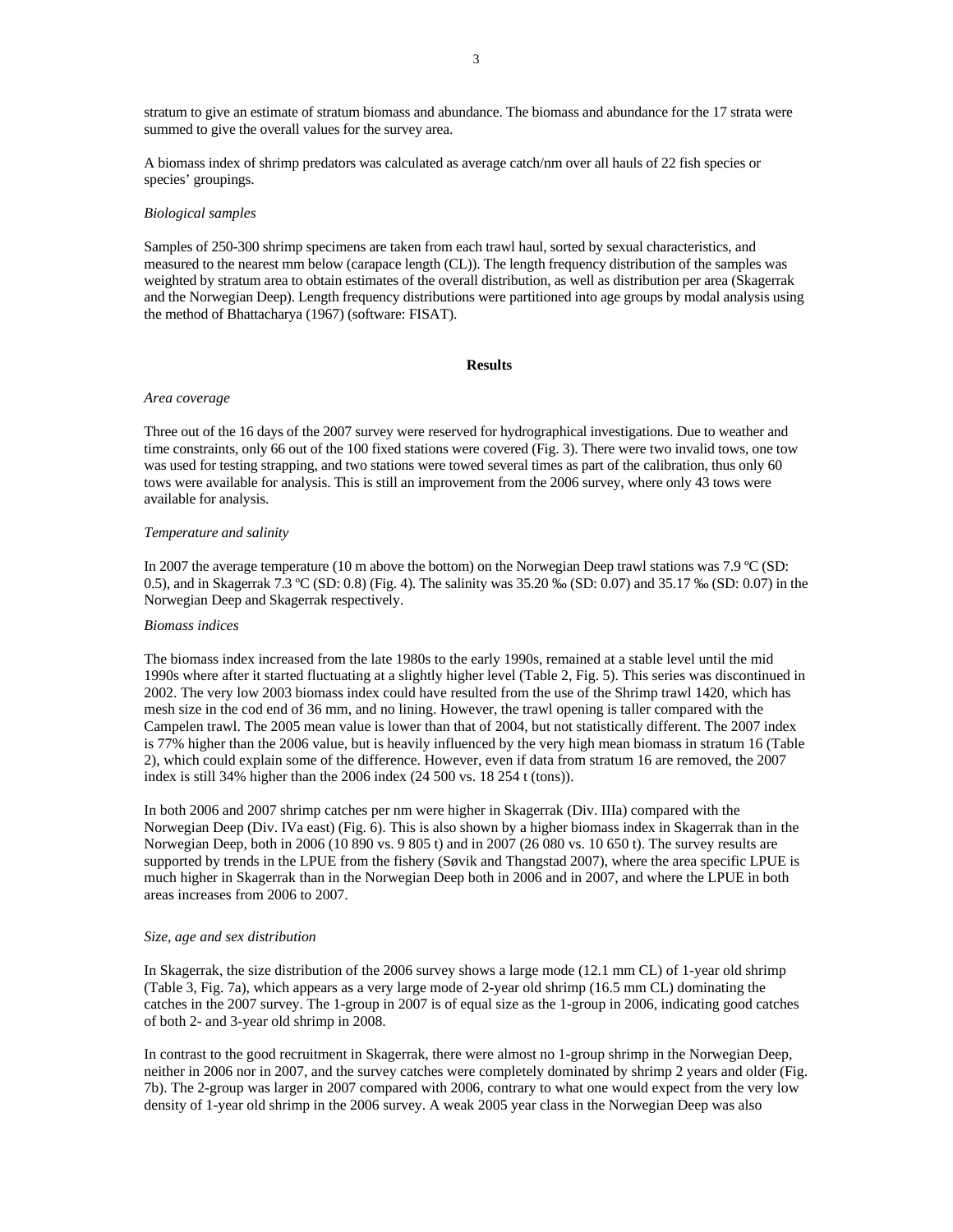suggested by the length distributions of commercial catches in 2006 (SCR Doc. 07/82). A sudden increase in the 2005 year class in the Norwegian Deep in early 2007 suggests migration of shrimp from Skagerrak into the Norwegian Deep.

The total length distribution very much resembles the distribution in Skagerrak due to the much larger catches in this area (Fig. 7a). The very large 2005-year class probably makes up most of the increase in biomass from 2006 to 2007.

# *Predator abundance*

Catch per trawl haul (kg/nm) in 2007 are given for various shrimp predators (Fig. 8). Saithe is the most numerous species, with an average catch of 39.3 kg/nm (Table 4). The total index of shrimp predator biomass was estimated to 60.8 kg/nm in 2007, compared with only 18.7 kg/nm in 2006 (Table 4). The increase is mainly due to an increase in the saithe index. Results from the first survey series (1984-2002) range from 28.6 to 63.1kg/nm (ICES 2004), while in 2004-2005 the indices were respectively 58.1 and 115.4 kg/nm (ICES 2006). This indicates that last year's index was very low, however, the results from the different surveys are not comparable.

## **References**

Bhattacharya, C. G. 1967. A simple method of resolution of a distribution into Gaussian components. Biometrics 23: 115-135.

- ICES 2004. Report of the *Pandalus* assessment working group, 26 29 August 2003. ICES CM 2004/ACFM: 05. 42 pp.
- ICES 2005. Report of the *Pandalus* assessment working group, 27 October 5 November 2004. ICES C.M. 2005/ACFM:05, 74 p.
- ICES 2006. *Pandalus* assessment working group report (WGPAND), 26 October 3 November 2005. ICES CM 2006/ACFM:10. 60 pp.
- Søvik, G. and Thangstad, T. 2007. The Norwegian Fishery for Northern Shrimp (*Pandalus borealis*) in Skagerrak and the Norwegian Deep (ICES Divisions IIIa and IVa east), 1970-2007. NAFO SCR Doc. 07/82. Xx pp.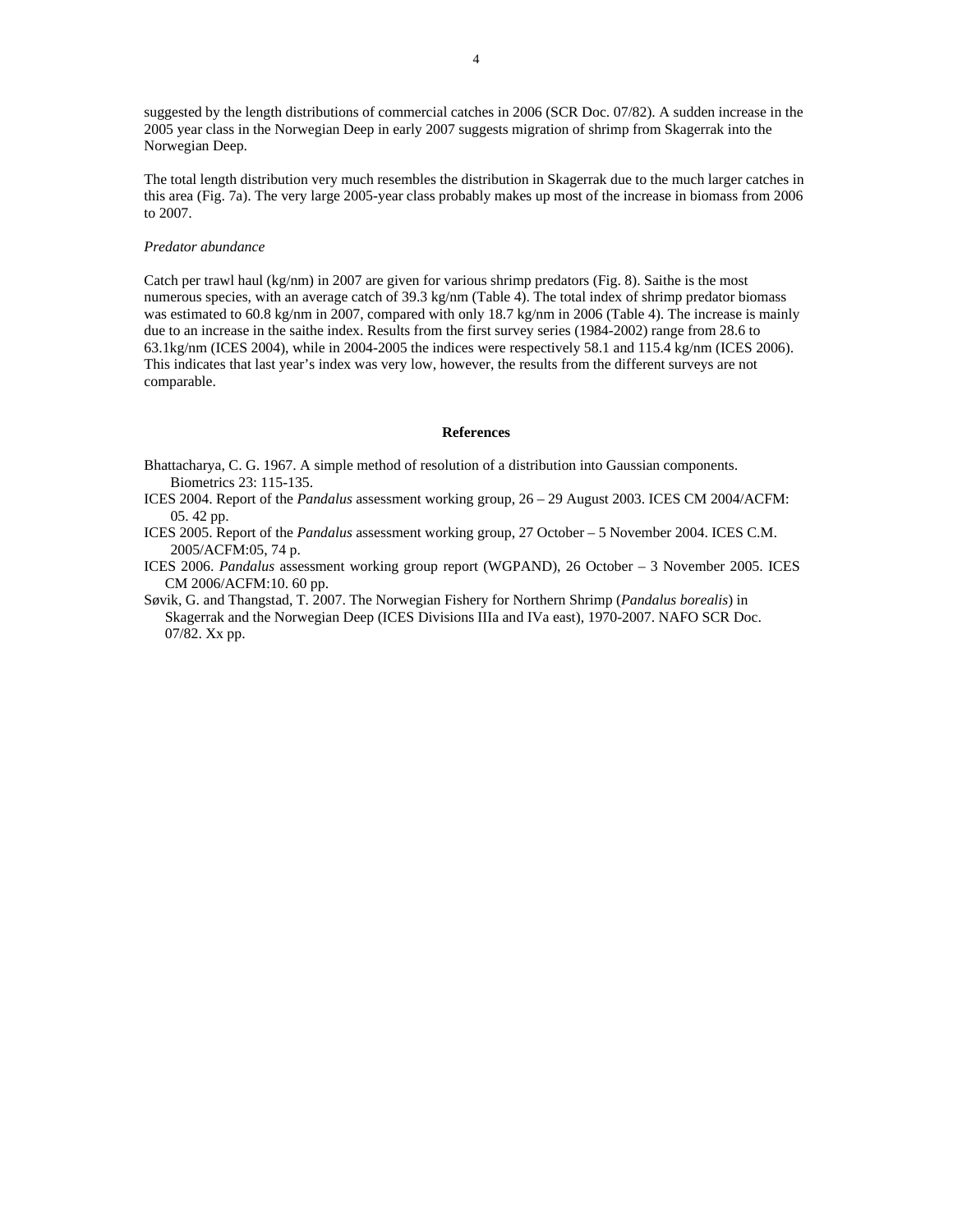**Table 1.** The estimated biomass available to the trawl (Ktons) and abundance (millions) from the Norwegian shrimp survey in Skagerrak and the Norwegian Deep (ICES Divs. IIIa and IVa east) in 2006 and 2007. Depth intervals are given in meter, and stratum area in  $nm<sup>2</sup>$ . SE is the standard error. 2006

| zuud                    |           |             |                           |                          |                          |                          |                          |
|-------------------------|-----------|-------------|---------------------------|--------------------------|--------------------------|--------------------------|--------------------------|
| Stratum                 | Depth (m) | Area (nm^2) | Hauls                     | <b>Biomass</b>           | SE                       | Abund.                   | <b>SE</b>                |
| $\mathbf{1}$            | 100-200   | 2,542       |                           |                          |                          |                          |                          |
| $\overline{c}$          | 200-300   | 2,464       | 1                         | 2.88                     |                          | 378                      |                          |
| 3                       | 100-200   | 273         | $\overline{\phantom{a}}$  | $\blacksquare$           |                          | $\overline{\phantom{a}}$ | $\overline{\phantom{0}}$ |
| $\overline{\mathbf{4}}$ | 200-300   | 1,539       | 3                         | 1.98                     | 0.94                     | 434                      | 226                      |
| 5                       | 100-200   | 1,374       |                           | $\overline{\phantom{0}}$ |                          | $\overline{\phantom{a}}$ | $\overline{\phantom{0}}$ |
| 6                       | 200-300   | 1,137       | 3                         | 2.07                     | 1                        | 368                      | 110                      |
| $\overline{7}$          | 300-500   | 544         |                           | $\blacksquare$           |                          | $\blacksquare$           | $\overline{\phantom{a}}$ |
| 8                       | 100-200   | 134         |                           |                          |                          |                          |                          |
| $\mathsf g$             | 200-300   | 576         | $\boldsymbol{2}$          | 0.37                     | 0.31                     | 114                      | 103                      |
| 10                      | 300-500   | 531         | 1                         | 0.12                     | $\blacksquare$           | 36                       | ÷.                       |
| 11                      | 100-200   | 361         | 5                         | 0.86                     | 0.30                     | 311                      | 113                      |
| 12                      | 200-300   | 250         | 5                         | 0.88                     | 0.23                     | 219                      | 85                       |
| 13                      | 300-500   | 725         | 3                         | 1.87                     | 1.24                     | 473                      | 324                      |
| 14                      | 100-200   | 1,384       | 8                         | 3.27                     | 1.03                     | 874                      | 248                      |
| 15                      | 200-300   | 725         | $\boldsymbol{7}$          | 1.57                     | 0.41                     | 419                      | 139                      |
| 16                      | 300-500   | 1,116       | 5                         | 2.44                     | 0.79                     | 1079                     | 469                      |
| 17                      | > 500     | 1,116       |                           | $\frac{1}{2}$            |                          | $\overline{\phantom{a}}$ | $\overline{\phantom{a}}$ |
| Total                   |           | 16,789      | 43                        | 18.31                    | 0.81                     | 4,705                    | 258                      |
|                         |           |             |                           |                          |                          |                          |                          |
| 2007                    |           |             |                           |                          |                          |                          |                          |
| Stratum                 | Depth (m) | Area (nm^2) | Hauls                     | <b>Biomass</b>           | <b>SE</b>                | Abund.                   | <b>SE</b>                |
| $\mathbf{1}$            | 100-200   | 2,542       | $\overline{a}$            |                          | $\overline{a}$           | $\overline{a}$           | $\overline{a}$           |
| $\sqrt{2}$              | 200-300   | 2,464       | 6                         | 3.65                     | 0.44                     | 585                      | 97                       |
| 3                       | 100-200   | 273         | $\overline{a}$            |                          | $\blacksquare$           | $\blacksquare$           | $\blacksquare$           |
| $\overline{\mathbf{4}}$ | 200-300   | 1,539       | $\mathbf 5$               | 1.00                     | 0.38                     | 154                      | 62                       |
| 5                       | 100-200   | 1,374       | $\boldsymbol{2}$          | 0.11                     | 0.11                     | n.m.                     | n.m.                     |
| 6                       | 200-300   | 1,137       | 5                         | 2.92                     | 0.84                     | 573                      | 177                      |
| $\boldsymbol{7}$        | 300-500   | 544         | 1                         | 0.72                     |                          | 173                      |                          |
| 8                       | 100-200   | 134         |                           | $\overline{\phantom{a}}$ | $\overline{\phantom{a}}$ | $\blacksquare$           | $\overline{\phantom{a}}$ |
| 9                       | 200-300   | 576         | 4                         | 1.22                     | 0.69                     | 178                      | 95                       |
| 10                      | 300-500   | 531         | $\boldsymbol{2}$          | 1.03                     | 0.07                     | 247                      | 31                       |
| 11                      | 100-200   | 361         | 3                         | 2.01                     | 0.69                     | 548                      | 205                      |
| 12                      | 200-300   | 250         | 6                         | 1.30                     | 0.50                     | 483                      | 171                      |
| 13                      | 300-500   | 725         | $\ensuremath{\mathsf{3}}$ | 6.74                     | 0.65                     | 2498                     | 189                      |
| 14                      | 100-200   | 1,384       | 10                        | 1.82                     | 0.70                     | 351                      | 129                      |
| 15                      | 200-300   | 725         | $\boldsymbol{9}$          | 1.98                     | 0.31                     | 462                      | 88                       |
| 16                      | 300-500   | 1,116       | $\ensuremath{\mathsf{3}}$ | 12.23                    | 7.67                     | 3721                     | 2330                     |
| 17                      | > 500     | 1,116       | 1                         | 0.00                     |                          | $\mathbf 0$              |                          |
| Total                   |           | 16,789      | 60                        | 36.73                    | 2.14                     | 9973                     | 667                      |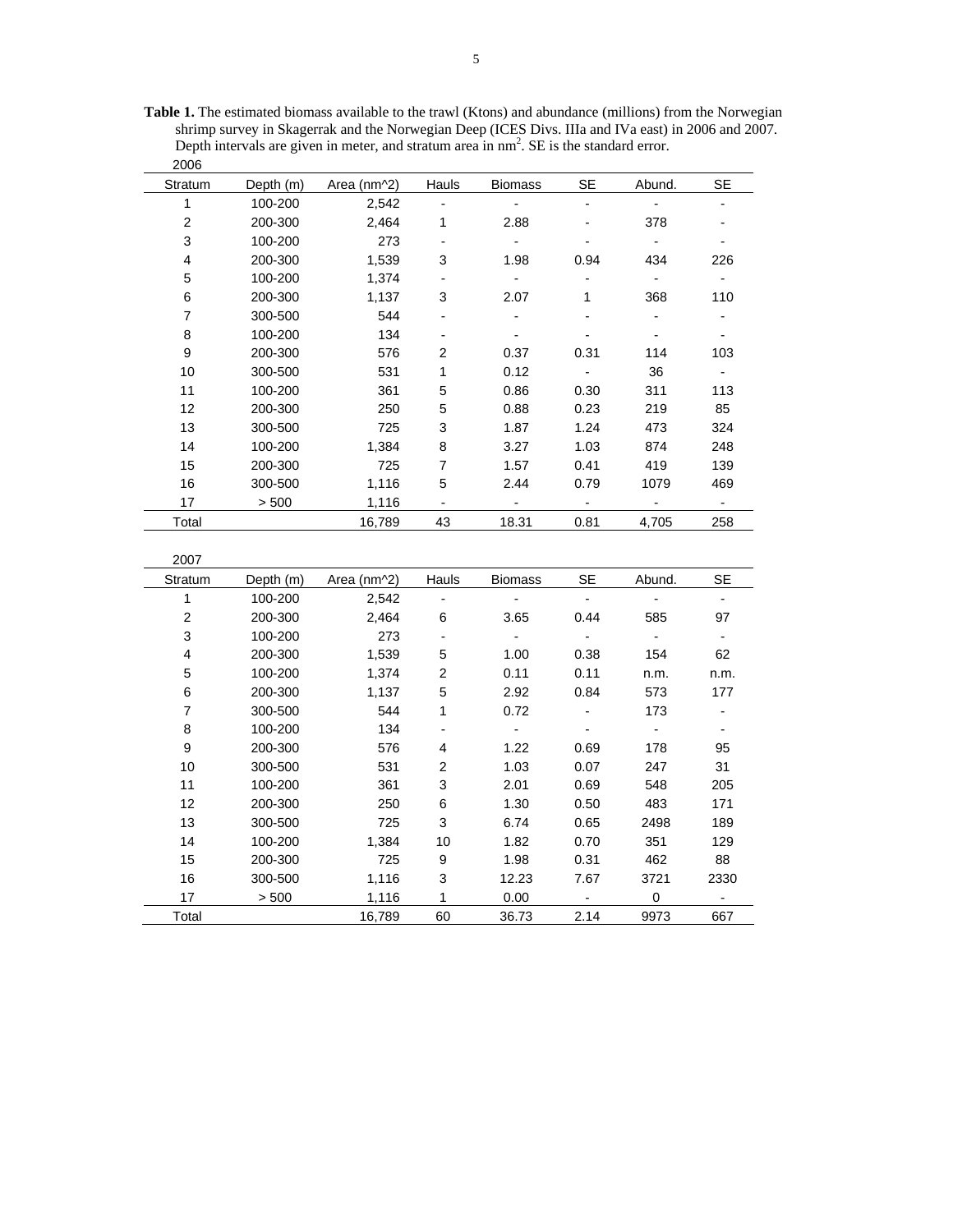| Survey |        |                          |                |                |      |                |      |                | Stratum                  |      |      |              |             |      |       |      |       |              | Total area |           |
|--------|--------|--------------------------|----------------|----------------|------|----------------|------|----------------|--------------------------|------|------|--------------|-------------|------|-------|------|-------|--------------|------------|-----------|
| Year   | Series |                          | $\overline{2}$ | 3              | 4    | 5              | 6    | $\overline{7}$ | 8                        | 9    | 10   | 11           | 12          | 13   | 14    | 15   | 16    | 17           | Index      | <b>SE</b> |
|        |        |                          |                |                |      |                |      |                |                          |      |      |              |             |      |       |      |       |              |            |           |
| 1984   | 1      | $\Omega$                 | 2441           | $\blacksquare$ | 2144 | 4048           | 3093 | 1313           | $\blacksquare$           | 336  | 346  | 316          | $^{11}$ 556 | 605  | 1253  | 1305 | 1535  |              | 19291      |           |
| 1985   | 1      | $\mathbf 0$              | 4768           | $\blacksquare$ | 1162 | 3288           | 2607 | 2016           | $\mathbf 0$              | 815  | 475  | $^{1)}$ 1900 | 794         | 840  | 4921  | 2664 | 4066  |              | 30316      |           |
| 1986   | 1      | $\mathbf 0$              | 2183           | $\blacksquare$ | 920  | $^{1)933}$     | 1940 | 663            | $\blacksquare$           | 389  | 177  | $^{1)}857$   | 540         | 618  | 1521  | 2073 | 733   |              | 13547      |           |
| 1987   | 1      | 88                       | 3765           | $\sim$         | 2482 | 4103           | 3294 | 1237           | $\Omega$                 | 1370 | 254  | $^{11}$ 1470 | 584         | 419  | 2168  | 1350 | 964   |              | 23548      |           |
| 1988   | 1      | $\mathbf 0$              | 1126           | $\sim$         | 720  | 373            | 1079 | 682            | 0                        | 294  | 96   | 472          | 391         | 282  | 814   | 777  | 343   |              | 7449       |           |
| 1989   | 1      | $\overline{\phantom{a}}$ | 932            | $\blacksquare$ | 2347 | $^{1)898}$     | 1722 | 1159           | $\mathbf 0$              | 560  | 263  | 579          | 556         | 498  | 1375  | 1443 | 918   |              | 13248      |           |
| 1990   | 1      | 0                        | 705            | 187            | 3245 | $^{11}$ 1067   | 2373 | 471            | $\mathbf 0$              | 647  | 171  | 1044         | 559         | 564  | 2088  | 1895 | 907   |              | 15920      |           |
| 1991   | -1     | $\Omega$                 | 1903           | 1008           | 2612 | 189            | 2851 | 1053           | 152                      | 725  | 189  | 740          | 526         | 716  | 2163  | 2683 | 1312  |              | 18821      |           |
| 1992   | -1     | 0                        | 615            | 717            | 585  | 136            | 5743 | 2299           | 0                        | 568  | 527  | 2091         | 951         | 669  | 3567  | 2550 | 1211  |              | 22229      |           |
| 1993   | -1     | 0                        | 1481           | 401            | 4063 | $^{1)}$ 1487   | 1437 | 688            | $\overline{\phantom{a}}$ | 621  | 281  | 2596         | 758         | 728  | 2735  | 3823 | 1237  |              | 22336      |           |
| 1994   | 1      | $\mathbf 0$              | 1391           | 626            | 2321 | 345            | 2439 | 1992           | $\overline{\phantom{a}}$ | 461  | 255  | 1627         | 468         | 844  | 3004  | 2284 | 1320  |              | 19377      |           |
| 1995   | 1      | 0                        | 2794           | $\blacksquare$ | 1420 | 202            | 4042 | 953            | $\overline{\phantom{a}}$ | 818  | 236  | 1836         | 513         | 665  | 2950  | 2076 | 1714  |              | 20220      |           |
| 1996   | 1      | 0                        | 4901           | $\blacksquare$ | 1367 | 133            | 3576 | 1108           | $\overline{\phantom{a}}$ | 533  | 441  | 3590         | 616         | 921  | 4277  | 2456 | 1286  |              | 25205      |           |
| 1997   | 1      | 0                        | 7882           | $\blacksquare$ | 1995 | 416            | 3393 | 2406           | $\overline{\phantom{a}}$ | 764  | 349  | 1969         | 1530        | 1487 | 3199  | 3584 | 3169  |              | 32143      |           |
| 1998   | 1      |                          | 5069           | $\blacksquare$ | 3357 | 586            | 2223 | 1049           | $\overline{\phantom{a}}$ | 682  | 401  | 1105         | 451         | 529  | 3186  | 2439 | 1378  |              | 22455      |           |
| 1999   | 1      | $\Omega$                 | 5180           | $\blacksquare$ | 5360 | 3158           | 3254 | 1051           | $\blacksquare$           | 235  | 243  | 475          | 266         | 311  | 4560  | 2228 | 1596  |              | 27917      |           |
| 2000   | 1      | $\blacksquare$           | 3436           | $\blacksquare$ | 2664 | 1121           | 2181 | 695            | $\overline{\phantom{a}}$ | 343  | 158  | 939          | 380         | 286  | 4159  | 2495 | 1497  |              | 20354      |           |
| 2001   | 1      |                          | 5180           | 0              | 5360 | 3158           | 3254 | 1051           |                          | 307  | 245  | 512          | 266         | 311  | 4560  | 2228 | 1596  |              | 28028      |           |
| 2002   | 1      | $\blacksquare$           | 3922           | $\sim$         | 3104 | 459            | 3749 | 1847           |                          | 1153 | 364  | 1403         | 496         | 411  | 5425  | 4470 | 3329  |              | 30133      |           |
| 2003   | 2      |                          |                | $\blacksquare$ | 1410 | 750            | 2770 | 840            | 300                      | 1240 | 430  | 480          | 770         | 960  | 2210  | 1950 | 850   |              | 14960      |           |
| 2004   | 3      | $\overline{\phantom{a}}$ | 3590           | $\blacksquare$ | 2830 | $\blacksquare$ | 3540 | 1530           |                          | 690  | 400  | 120          | 1390        | 1230 | 11060 | 4650 | 2890  |              | 33920      | 11600     |
| 2005   | 3      | $\mathbf 0$              | 3790           | $\blacksquare$ | 5460 | 0              | 3160 | 1900           |                          | 1130 | 580  | 1580         | 570         | 910  | 3370  | 3150 | 4500  |              | 30100      | 11100     |
| 2006   | 4      |                          | 2880           | $\blacksquare$ | 1980 | $^{2)}$ 1187   | 2070 | $^{2)}$ 1198   |                          | 370  | 120  | 860          | 880         | 1870 | 3270  | 1570 | 2440  |              | 20694      | 810       |
| 2007   | 4      |                          | 3650           |                | 1000 | 110            | 2920 | 720            |                          | 1220 | 1030 | 2010         | 1300        | 6740 | 1820  | 1980 | 12230 | $\mathbf{0}$ | 36730      | 2140      |

Table 2. Estimated biomass indices (t) from the Norwegian shrimp survey in Skagerrak and the Norwegian Deep (ICES Divs. IIIa and IVa east) by survey and stratum 1984-2007. Indices from the different surveys series are not comparable (see text). SE is the standard error.

1) Estimated as an average of the stratum estimates scaled by overall biomass of the year.

2) Estimated using strata specific mean biomasses (proportions) averaged over all years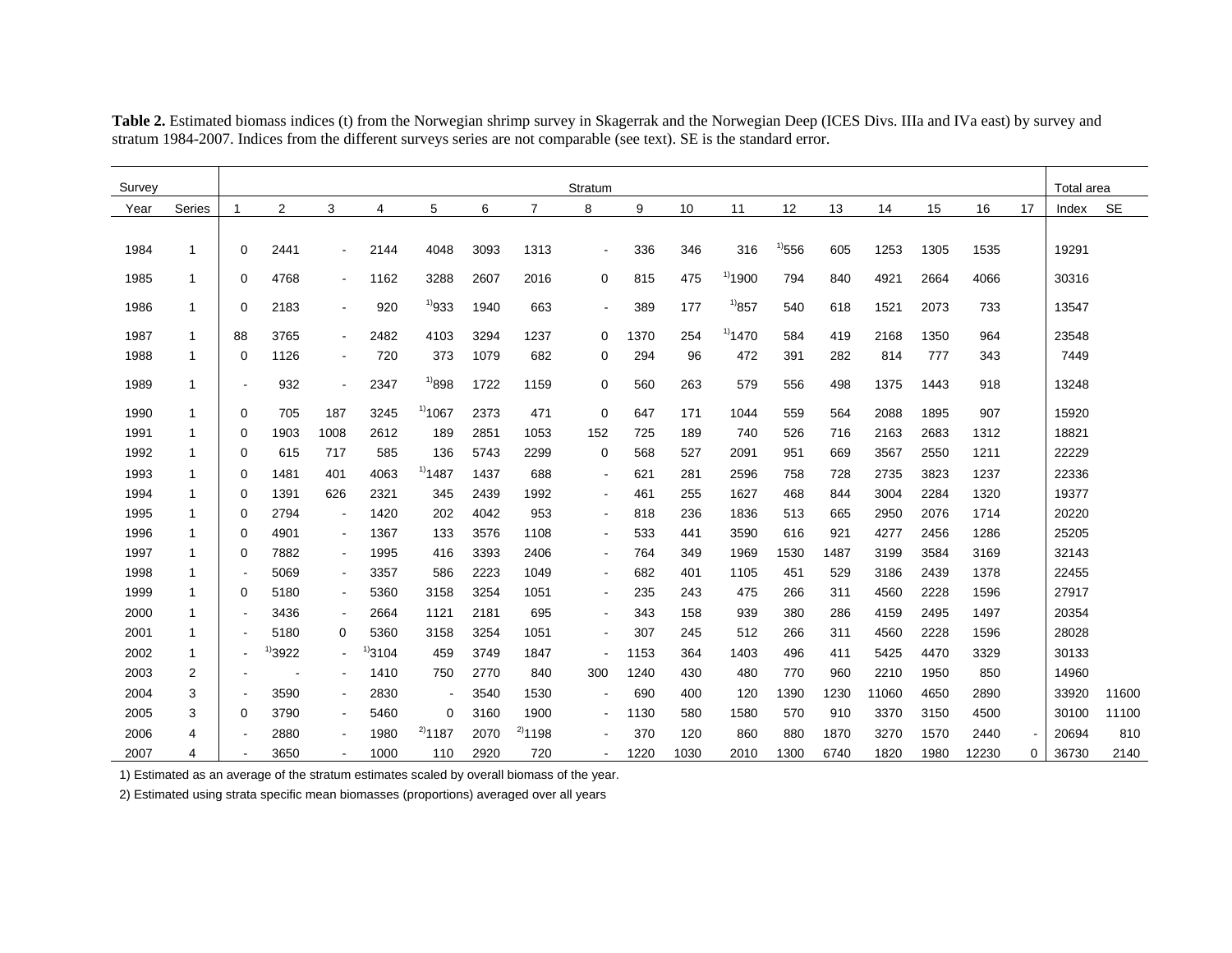**Table 3.** Mean carapace length (CL) with standard deviation (SD), abundance (millions) and proportions of age groups 1, 2 and 3+ from the 2006 and 2007 survey estimates of stock length frequency distribution in Skagerrak and the Norwegian Deep (ICES Divs. IIIa and IVa east). n.m. = "not measured" (very small catches were not length measured resulting in abundance not being calculated).

|      |      | Skagerrak |      |           |            |  |  |  |  |  |  |
|------|------|-----------|------|-----------|------------|--|--|--|--|--|--|
| year | age  | CL (mm)   | SD   | abundance | proportion |  |  |  |  |  |  |
| 2006 |      | 12.06     | 1.45 | 1518      | 0.43       |  |  |  |  |  |  |
|      | 2    | 17.72     | 1.37 | 1298      | 0.37       |  |  |  |  |  |  |
|      | $3+$ | 21.17     | 141  | 739       | 0.21       |  |  |  |  |  |  |
| 2007 |      | 11.38     | 1 17 | 1571      | 0.20       |  |  |  |  |  |  |
|      | 2    | 16.50     | 1.41 | 5871      | 0.73       |  |  |  |  |  |  |
|      | 3+   | 21.03     | 1.73 | 600       | 0.07       |  |  |  |  |  |  |

|      |      | Norwegian Deep |      |           |            |  |  |  |  |  |
|------|------|----------------|------|-----------|------------|--|--|--|--|--|
| year | age  | $CL$ (mm)      | SD   | abundance | proportion |  |  |  |  |  |
| 2006 |      | 10.80          | 0.97 | 21        | 0.01       |  |  |  |  |  |
|      | 2    | 14.86          | 1.69 | 356       | 0.25       |  |  |  |  |  |
|      | 3    | 19.35          | 1.48 | 700       | 0.49       |  |  |  |  |  |
|      | $4+$ | 23.65          | 1.28 | 347       | 0.24       |  |  |  |  |  |
| 2007 | 1    | 10.26          | 1.44 | 39        | 0.02       |  |  |  |  |  |
|      | 2    | 16.56          | 1.83 | 1159      | 0.63       |  |  |  |  |  |
|      | 3    | 22.56          | 1.79 | 649       | 0.35       |  |  |  |  |  |

|      |     |         | Total |           |            |
|------|-----|---------|-------|-----------|------------|
| vear | age | CL (mm) | SD    | abundance | proportion |
| 2006 | 1   | 12.29   | 1.58  | 1728      | 0.36       |
|      | 2   | 18.26   | 1.72  | 2190      | 0.45       |
|      | 3   | 22.74   | 1.85  | 937       | 0.19       |
| 2007 | 1   | 11.45   | 1.23  | 1679      | 0.17       |
|      | 2   | 16.51   | 1.47  | 6958      | 0.69       |
|      | 3   | 21.74   | 1.91  | 1135      | 0.11       |
|      | 4+  | 26.03   | 1.10  | 322       | 0.03       |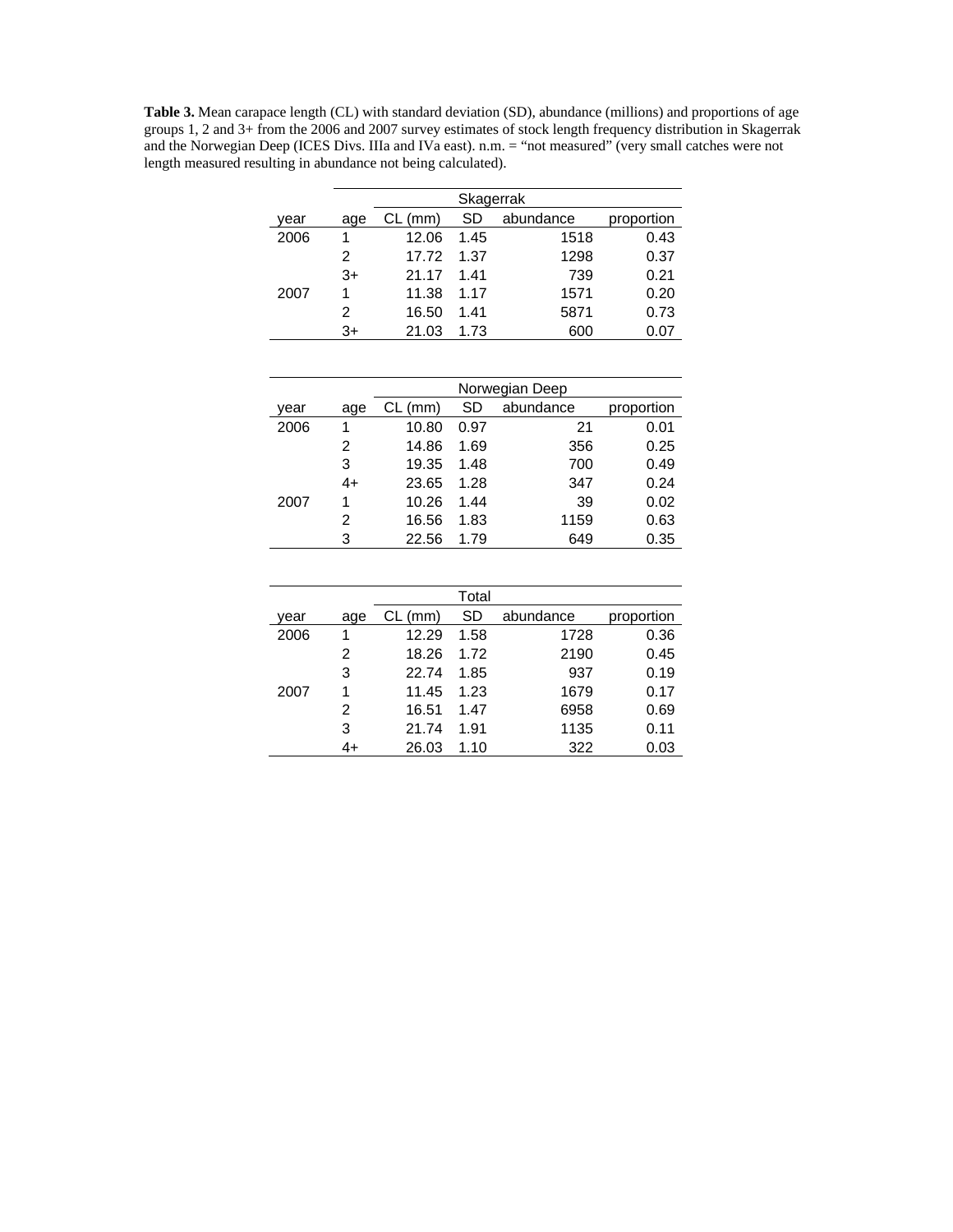|                     | biomass index |       |
|---------------------|---------------|-------|
| Species             | 2006          | 2007  |
| <b>Blue whiting</b> | 0.13          | 0.14  |
| Saithe              | 7.20          | 39.30 |
| Cod                 | 0.50          | 1.21  |
| Roundnosed          |               |       |
| Grenadier           | 3.16          | 6.68  |
| Rabbit fish         | 2.21          | 1.97  |
| Haddock             | 0.96          | 3.79  |
| Redfishes           | 0.18          | 0.39  |
| Velvet Belly        | 1.28          | 2.53  |
| Skates, Rays        | 0.40          | 0.01  |
| Long Rough Dab      | 0.21          | 0.63  |
| Hake                | 0.96          | 0.79  |
| Angler              | 0.15          | 0.89  |
| Witch               | 0.23          | 0.73  |
| Dogfish             | 0.30          | 0.20  |
| Whiting             | 0.34          | 0.97  |
| <b>Blue Ling</b>    | $\Omega$      | 0     |
| Ling                | 0.04          | 0.10  |
| Fourbearded         |               |       |
| Rockling            | 0.06          | 0.14  |
| Cusk                | 0.20          | 0     |
| Halibut             | 0.08          | 0.08  |
| Pollack             | 0.06          | 0.26  |
| Greater Fork-beard  | 0             | 0     |
| Total               | 18.65         | 60.81 |

**Table 4.** Estimated indices of predator biomass based on catch per nm recorded from the Norwegian shrimp survey in Skagerrak and the Norwegian Deep (ICES Divs. IIIa and IVa east) in 2006 and 2007.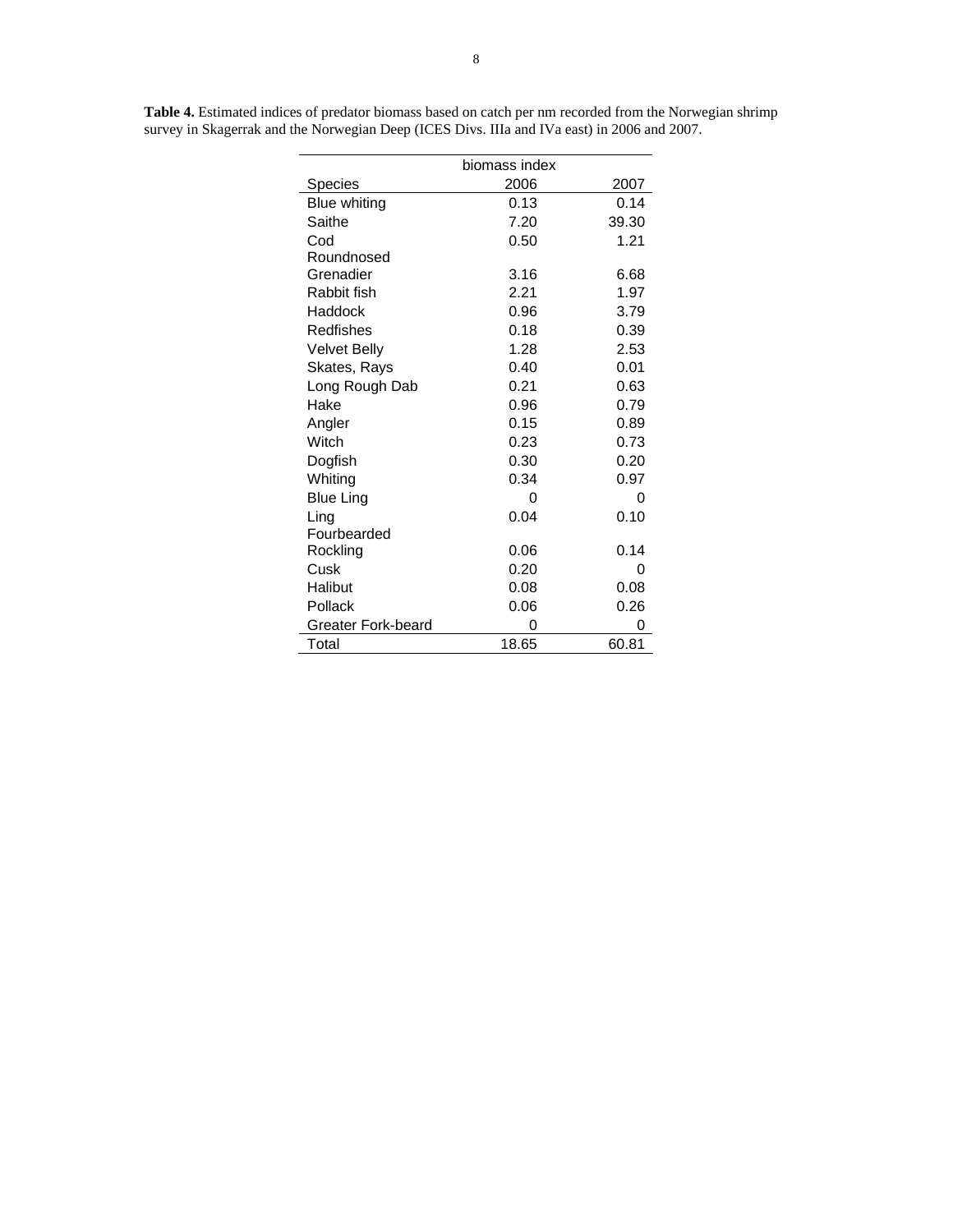

**Fig. 1.** Norwegian shrimp trawl survey in Skagerrak and the Norwegian Deep (ICES Divs. IIIa and IVa east): the revised strata system (introduced in 2007) with the 100 fixed trawl stations. Areas of the 17 strata are given in Table 1.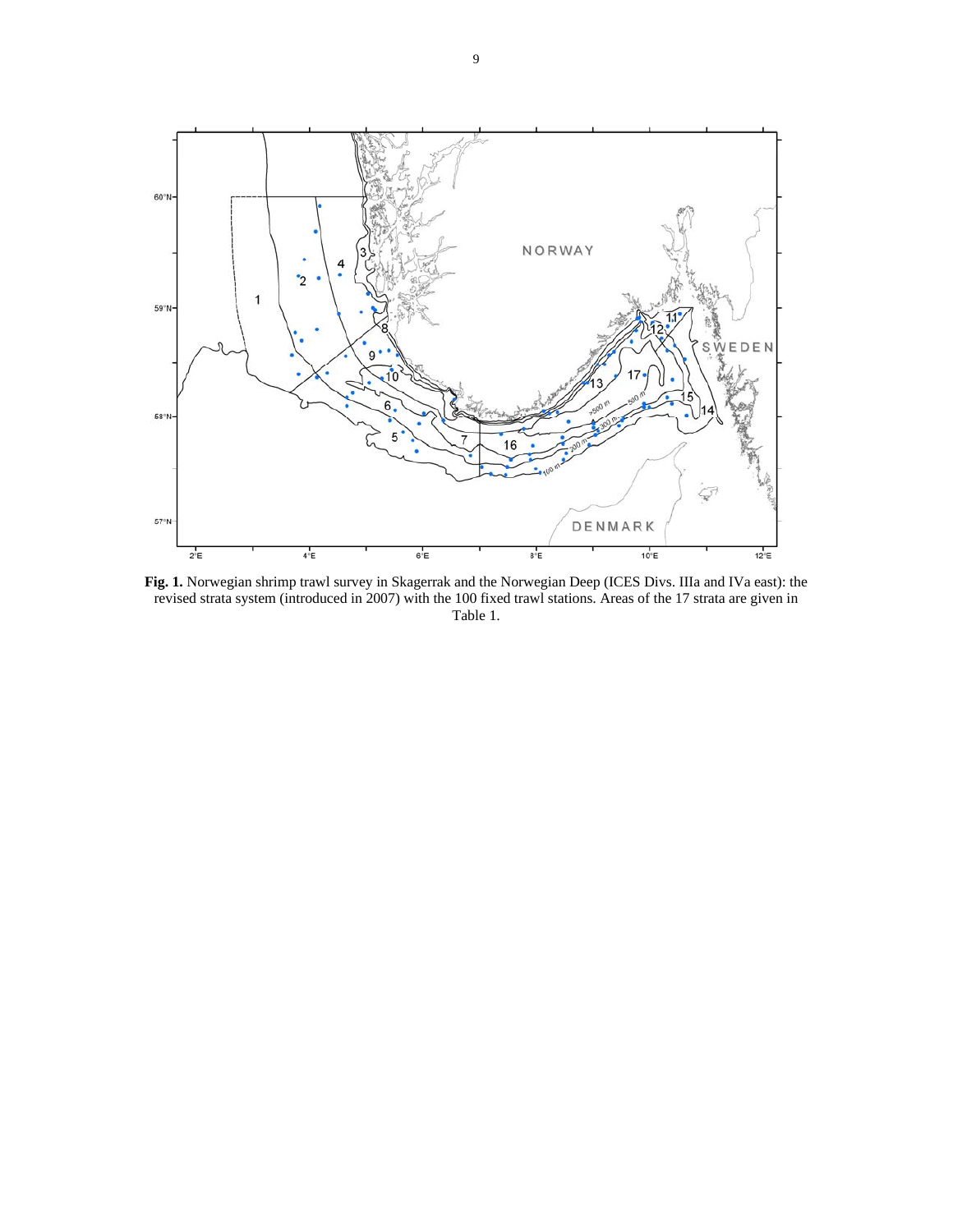

**Fig. 2.** Norwegian shrimp trawl survey in Skagerrak and the Norwegian Deep (ICES Divs. IIIa and IVa east): the old strata system (used until 2005) with the 100 fixed trawl stations. Areas  $(nm^2)$  of the 17 strata are given.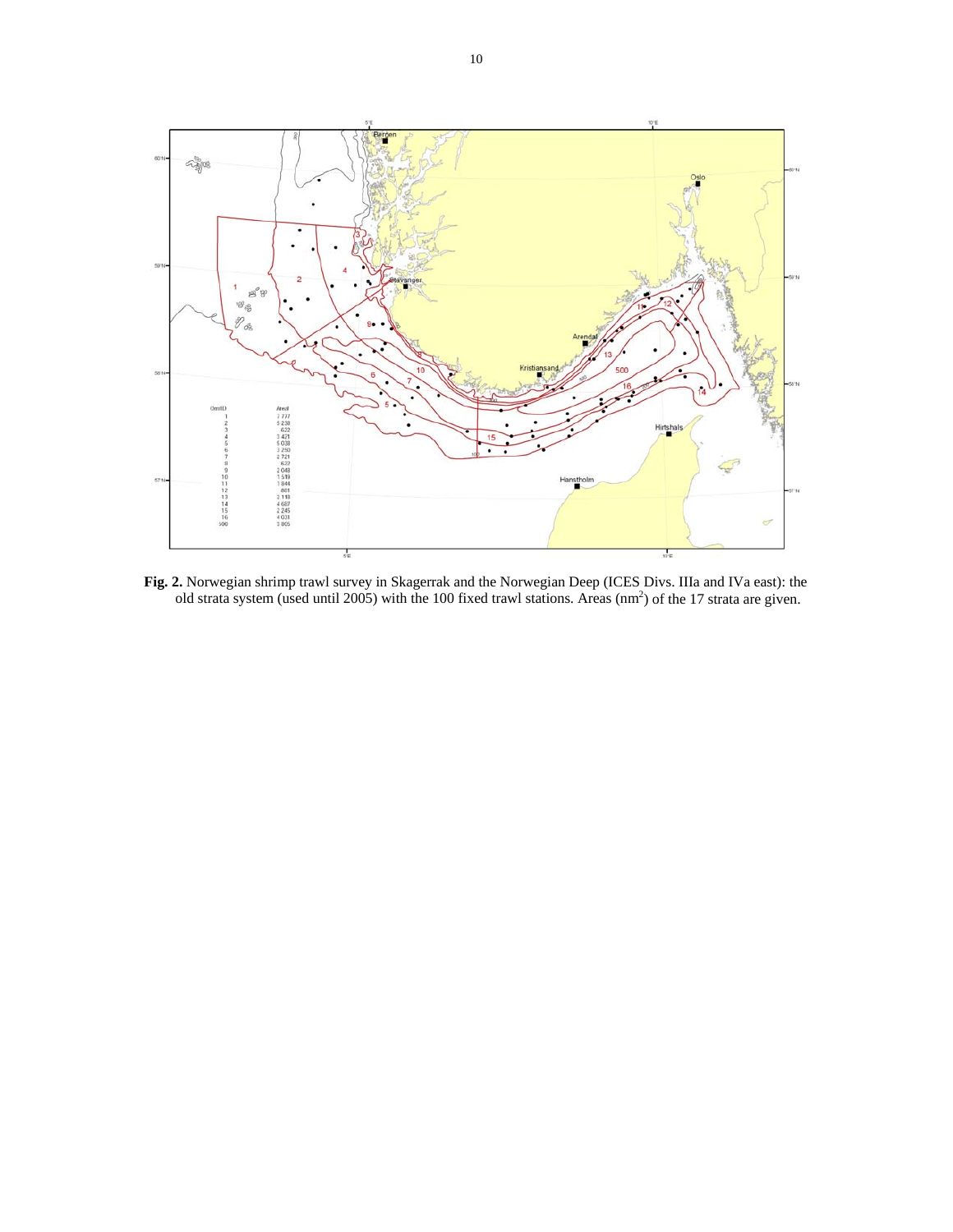

**Fig. 3.** The Norwegian shrimp survey in February 2007 with R/V *Håkon Mosby*: sailing route and trawled stations.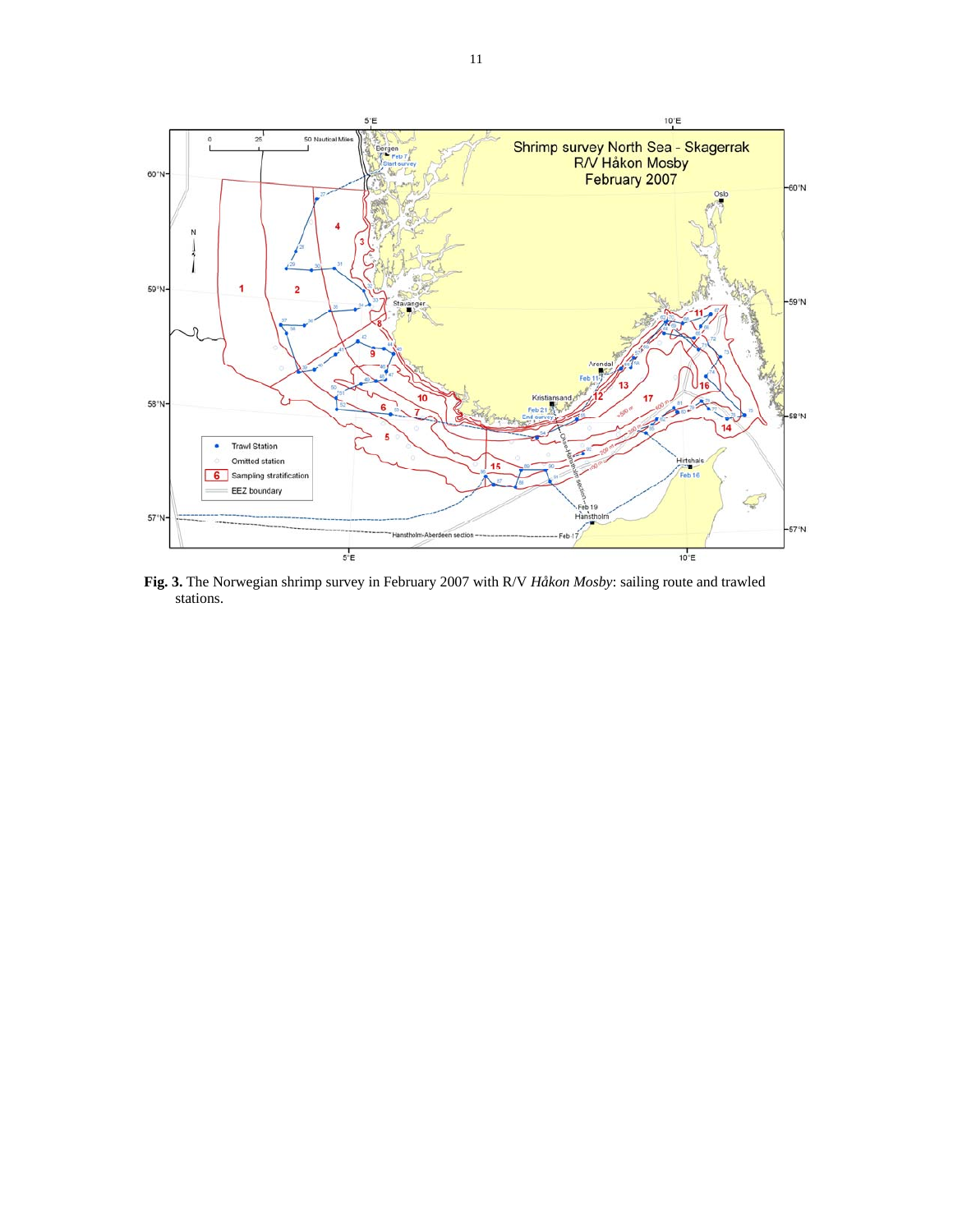

**Fig. 4.** Temperatures (ºC) measured with CTD on trawl stations during the February 2007 shrimp survey in Skagerrak and the Norwegian Deep (ICES Divs. IIIa and IVa east).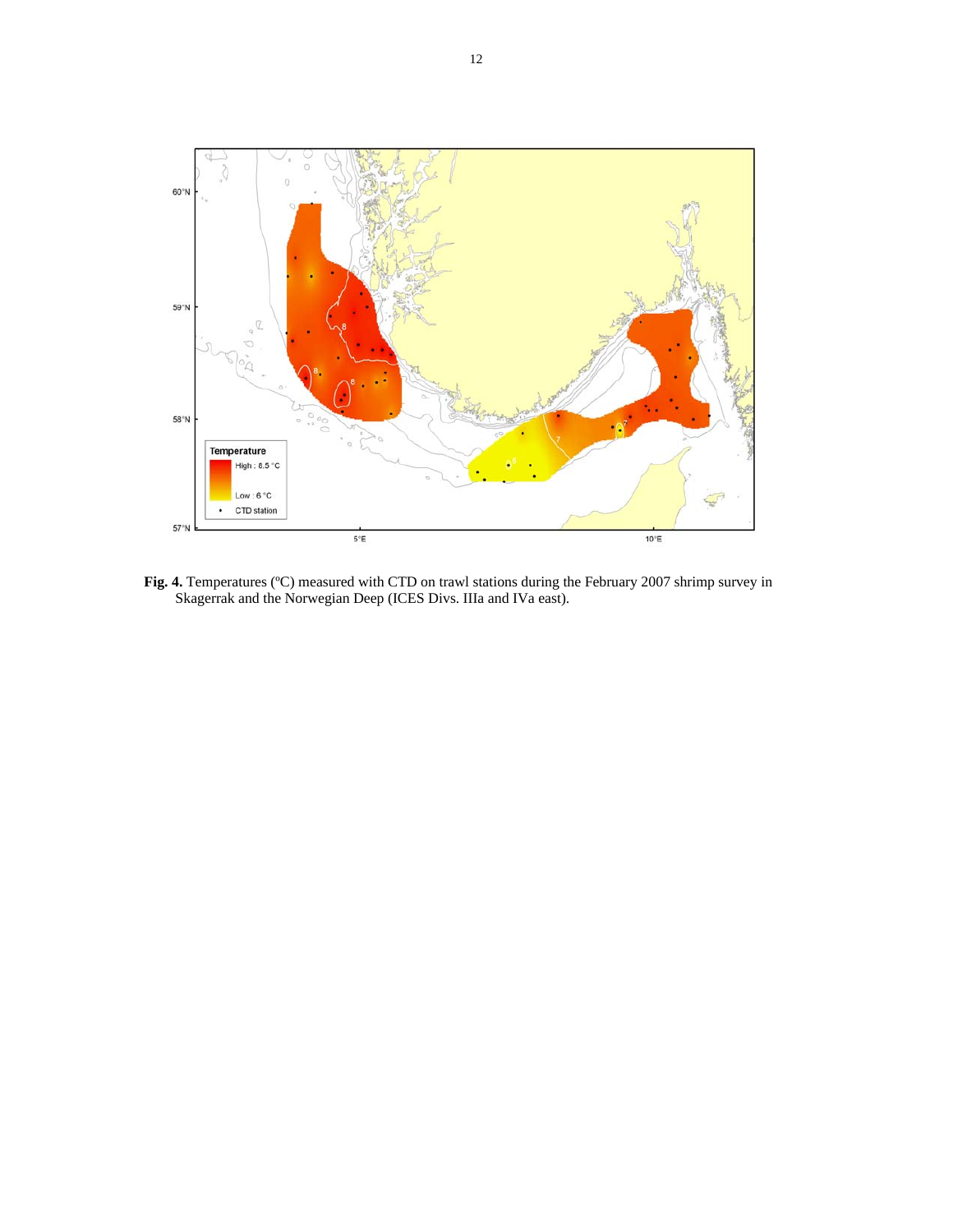

**Fig. 5.** Estimated survey biomass indices of shrimp (*Pandalus borealis*) in Skagerrak and the Norwegian Deep (ICES Divs. IIIa and IVa east), 1984-2007. The four surveys are not calibrated to a common scale. Standard errors have been calculated for the 2004-2007 surveys.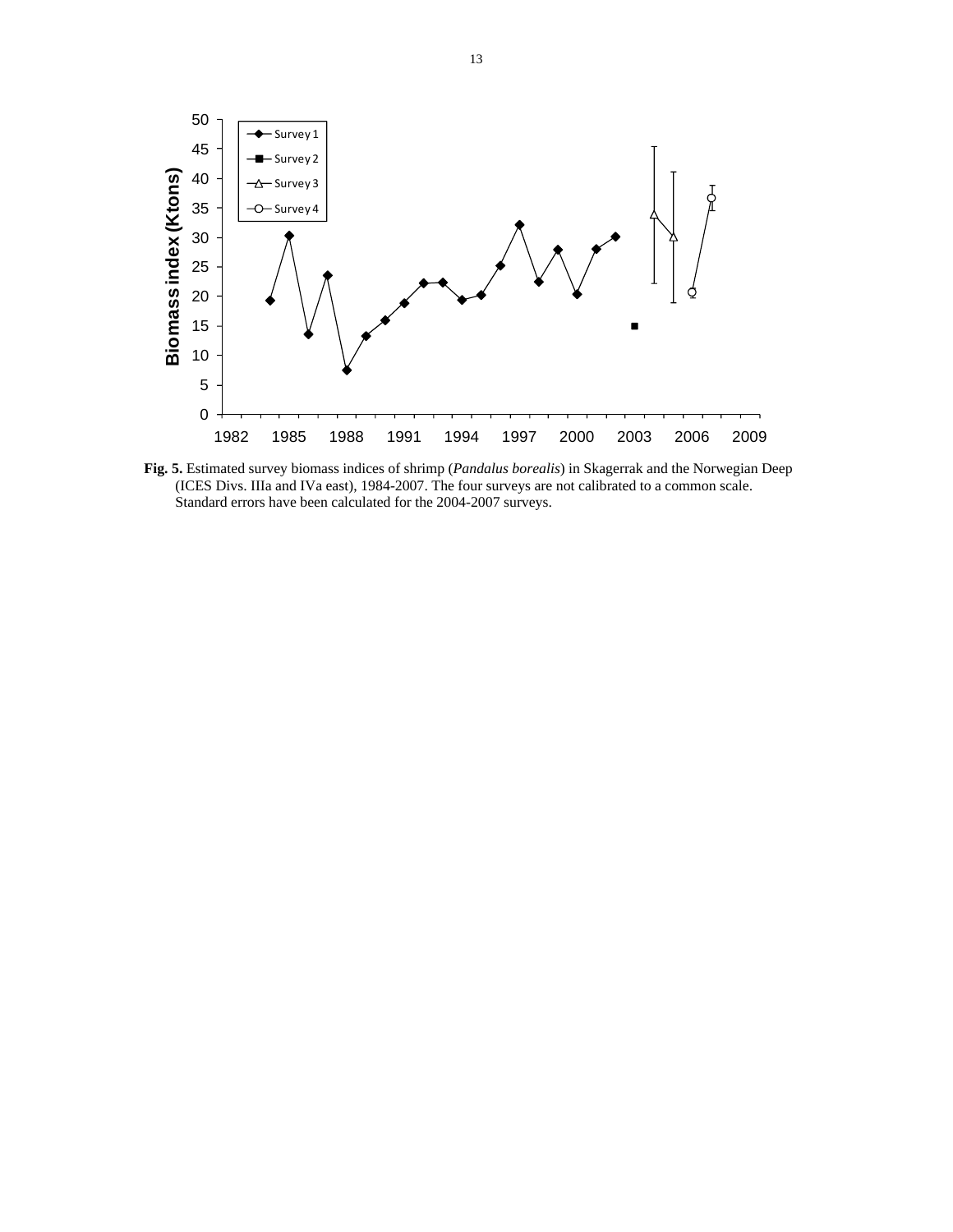

Fig. 6. Shrimp catches per trawl station (kg/nm) from the Norwegian shrimp survey in Skagerrak and the Norwegian Deep (ICES Divs. IIIa and IVa east) in February 2006 and 2007.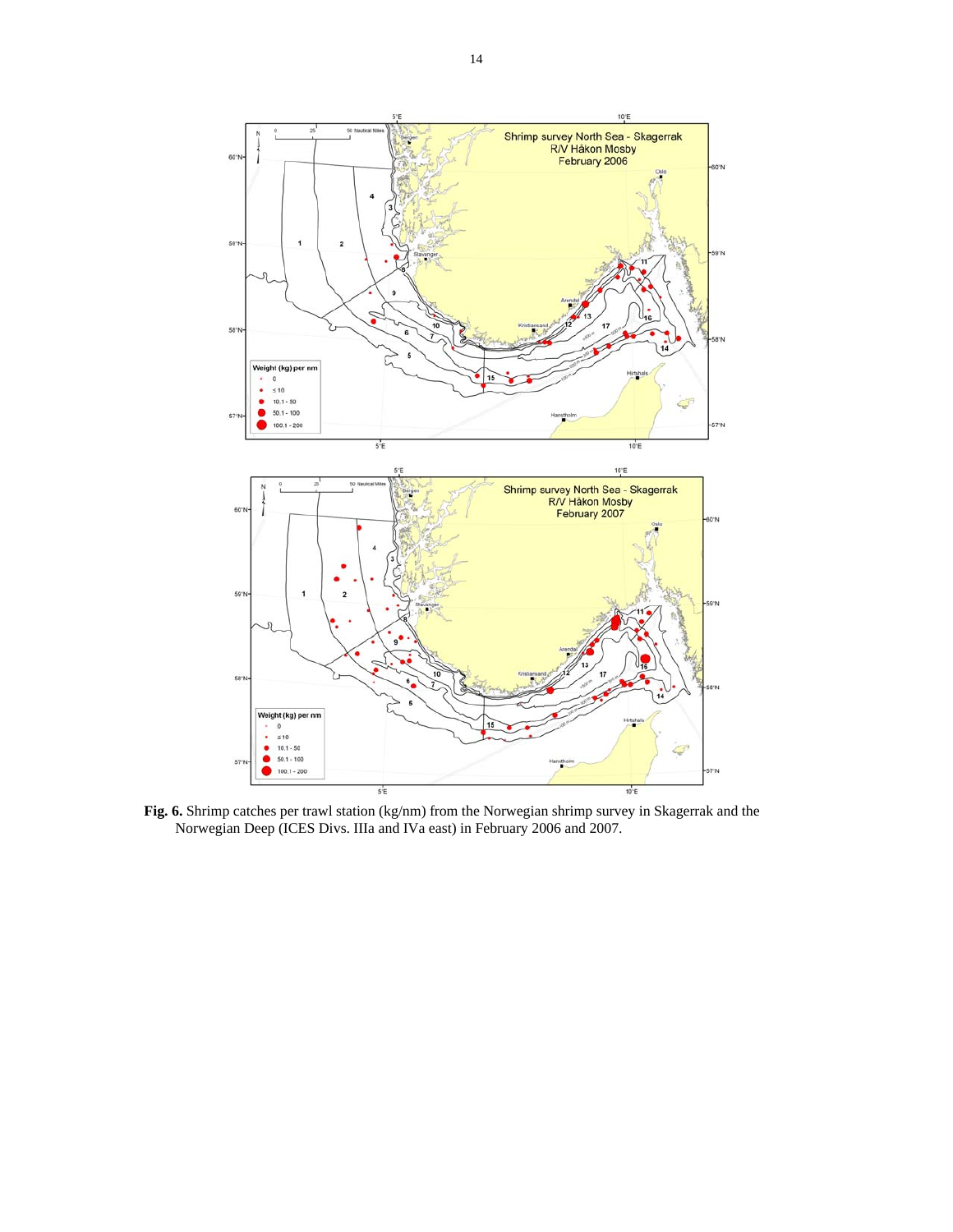

**Fig. 7.** Length frequency distributions for a) Skagerrak (ICES Div. IIIa) and b) the Norwegian Deep (ICES Div. IVa east) from the Norwegian shrimp survey in February 2006 and 2007. Total distributions are plotted in a). Note different scales on y-axes. Abundance in millions.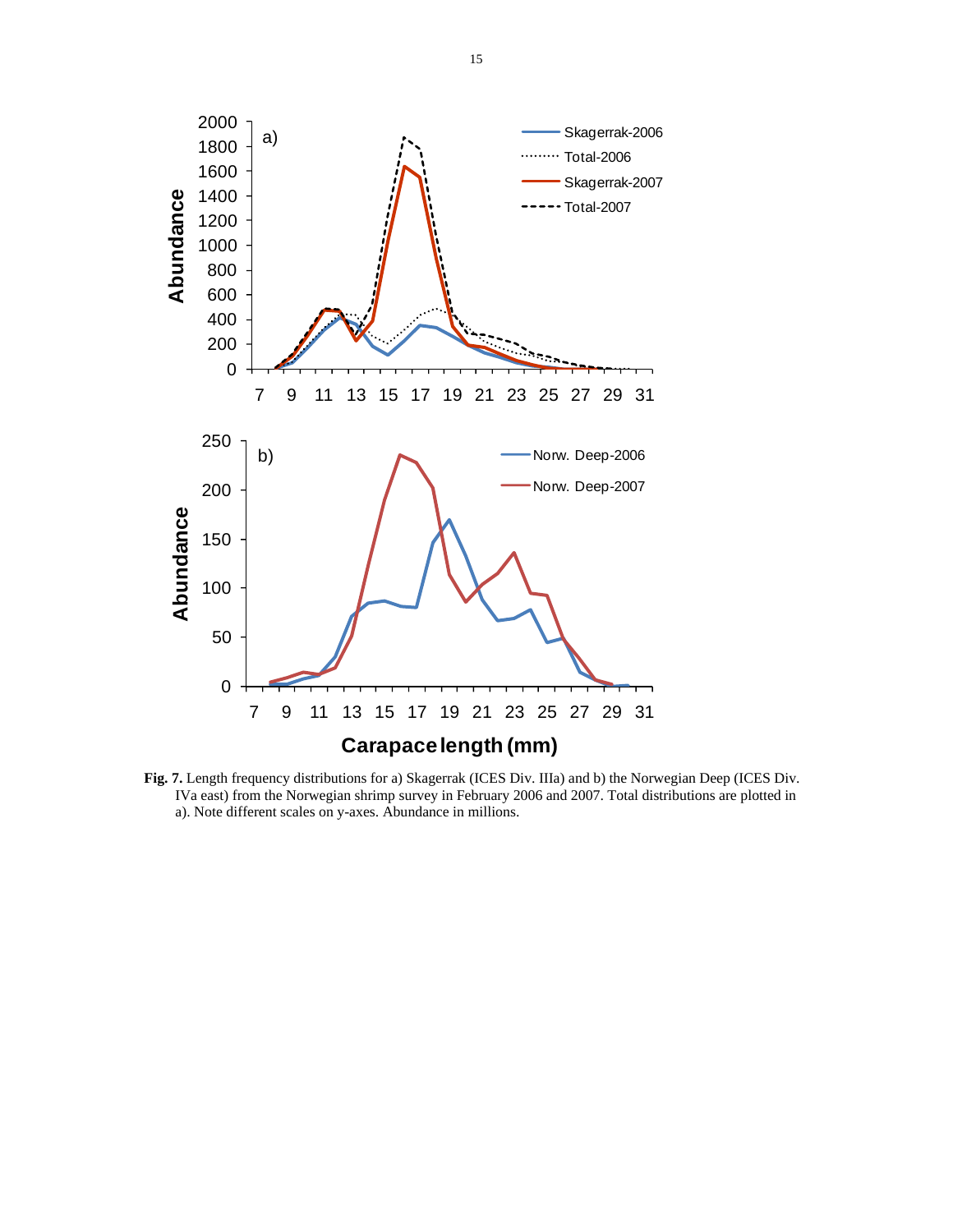

**Fig. 8.** Catches per trawl station (kg/nm) of shrimp predators from the Norwegian shrimp survey in Skagerrak and the Norwegian Deep (ICES Divs. IIIa and IVa east) in February 2007.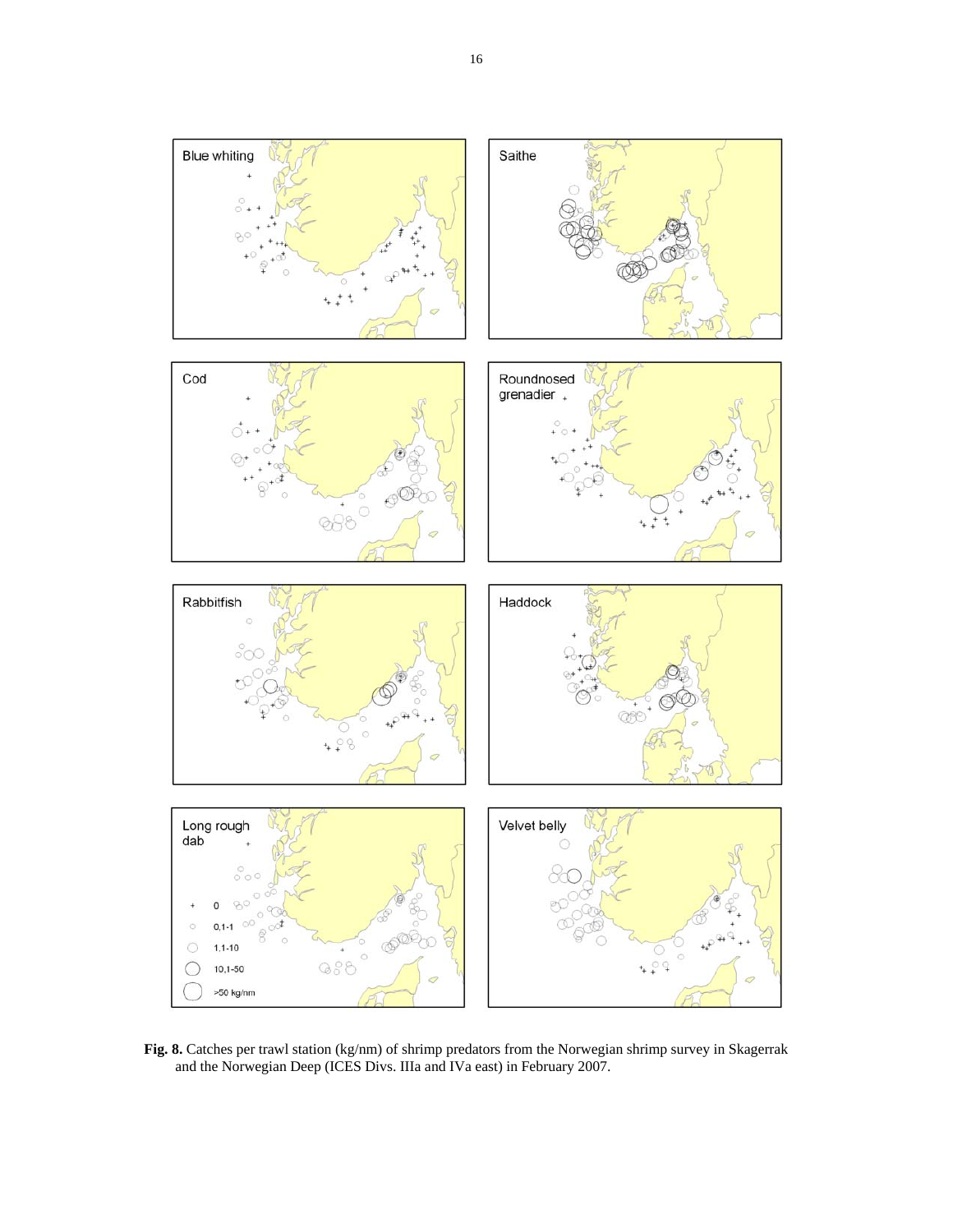

Fig 8. Continued